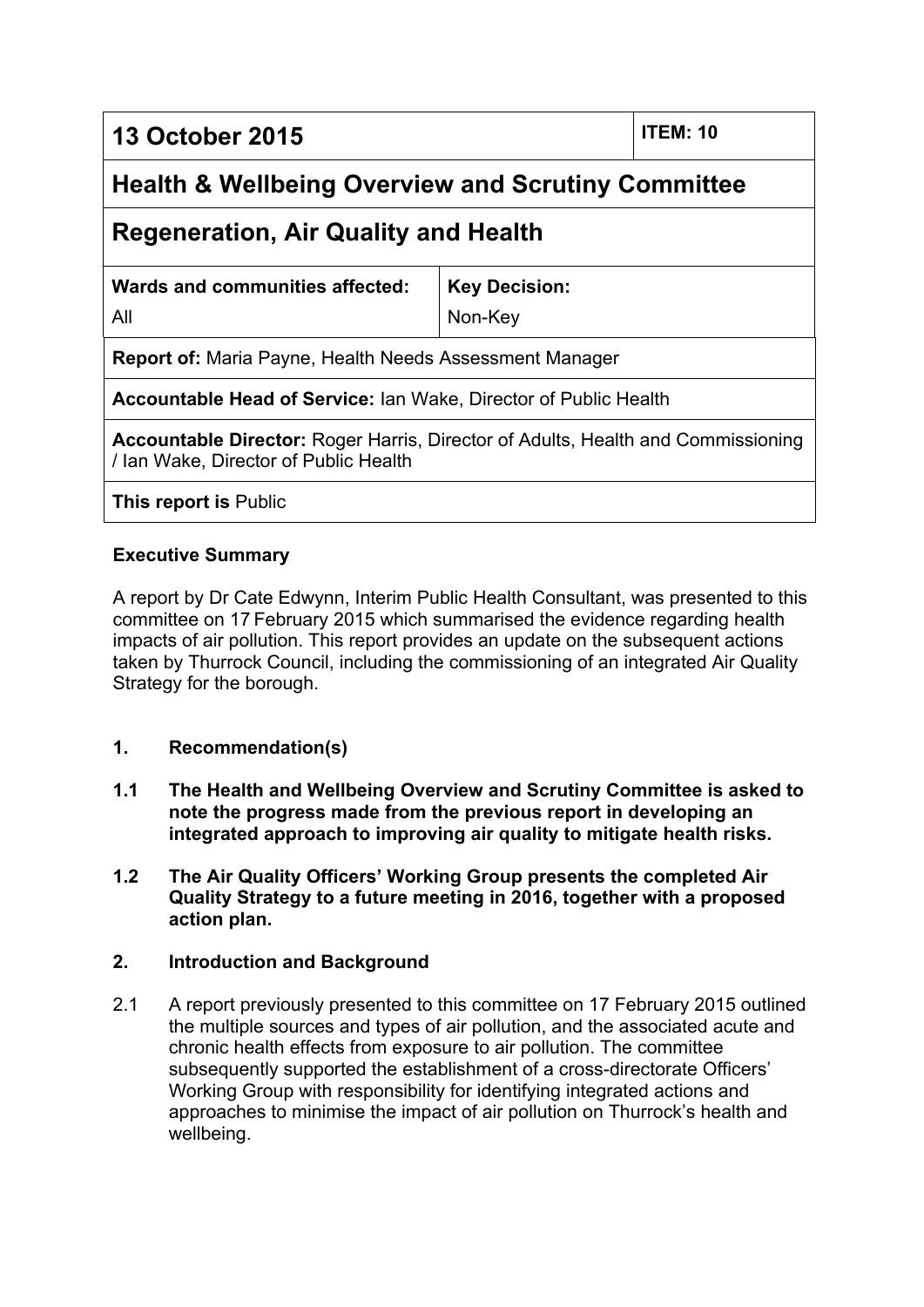### **3. Issues, Options and Analysis of Options**

- 3.1 An Officers' Working Group has been established, and its membership includes officers from a range of disciplines including Planning, Public Health, Transport and Environment officers. The Group has discussed several opportunities to lower exposure to air pollution as well as reduce emissions; however resources and expertise were not available in-house to fully evaluate which options would be most effective in Thurrock.
- 3.2 A decision was taken to appoint SmallFish Strategy Consultants to develop an integrated Air Quality Strategy. SmallFish were selected due to their previous experience in developing air quality management plans for Thurrock Council and their extensive knowledge of the area.
- 3.3 The Strategy will be delivered in three sections:
	- An Air Quality Evidence Base this will incorporate local data and intelligence to improve understanding of the causes and extent of air quality issues in Thurrock.
	- An Issues and Options report this will address the key issues highlighted in the Evidence Base, identifying a list of potential options or interventions that could be used to improve air quality and related health. Each of these interventions will be assessed through a cost-benefit analysis in order to help prioritise measures.
	- An Air Quality Strategy this will be an expression of the preferred/ prioritised measures from the Issues and Options report, with an action plan and monitoring programme for realising the expected benefits.
- 3.4 The Air Quality Evidence Base has been completed in draft, and was produced in conjunction with Thurrock Council officers. It includes a detailed analysis of the most recent air quality monitoring data and modelling of other potential contributory factors. This is presented alongside analysis of numerous health data indicators which enable identification of communities who are particularly vulnerable to the impacts of poor air quality, such as those with respiratory and cardiovascular conditions.
- 3.5 SmallFish Consultants are currently in the process of producing the Issues and Options report. The Officers' Working Group is working with SmallFish to ensure the agreed potential options are effective and achievable.
- 3.6 The deadline for completion of the Strategy is January 2016.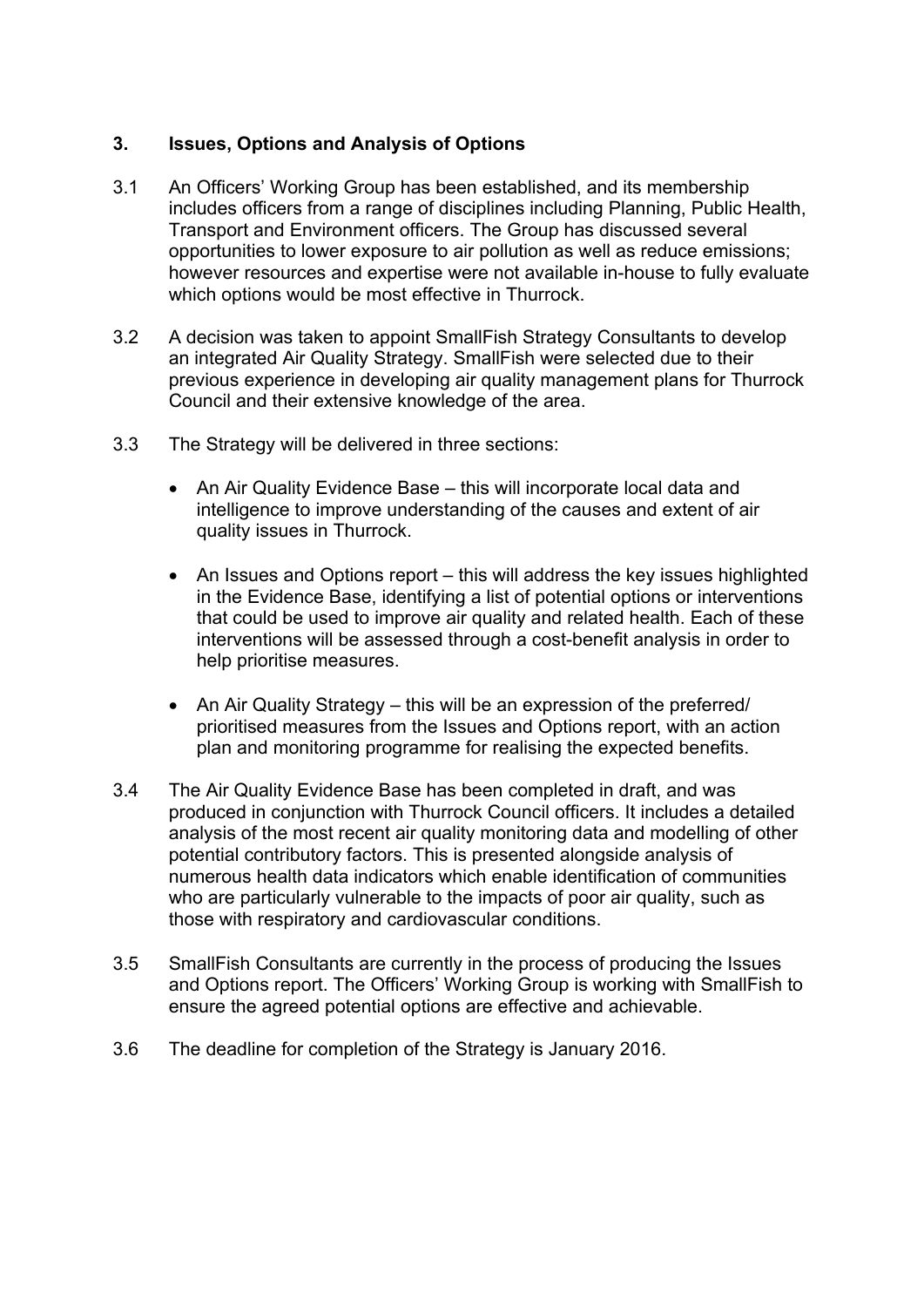#### **4. Reasons for Recommendation**

4.1 The committee is advised to note the process in place for mitigating the health impacts of air pollution in Thurrock and approve presentation of the Strategy at a future meeting to enable further discussion regarding the proposed action plan.

#### **5. Consultation (including Overview and Scrutiny, if applicable)**

- 5.1 A report on Air Quality and Health was presented to the Health and Wellbeing Board on 15<sup>th</sup> June 2015. This was received favourably by members.
- 5.2 A presentation outlining the evidence of health impacts of air pollution, the key drivers for Thurrock and the proposed approach for an integrated strategy and Officers' Working Group was presented to the Health Watch Advisory Group on 3<sup>rd</sup> March 2015. Interest in this approach was noted by members.

#### **6. Impact on corporate policies, priorities, performance and community impact**

- 6.1 The development of an integrated Air Quality Strategy and continued work of the Officers' Working Group will support the delivery of two of the Council's priorities:
	- Improve health and well-being
	- Promote and protect our clean and green environment

#### **7. Implications**

7.1 **Financial**

Implications verified by: **Michael Jones**

# **Strategic Resources Accountant**

There are no direct financial costs arising from this report. Costs associated with monitoring of air quality must be contained within the associated revenue budget for Environmental Protection.

7.2 **Legal**

Implications verified by: **Chris Pickering**

# **Principal Solicitor**

There are no legal implications – the previous report acknowledges the duties imposed upon local authorities by statute and that measures are being taken